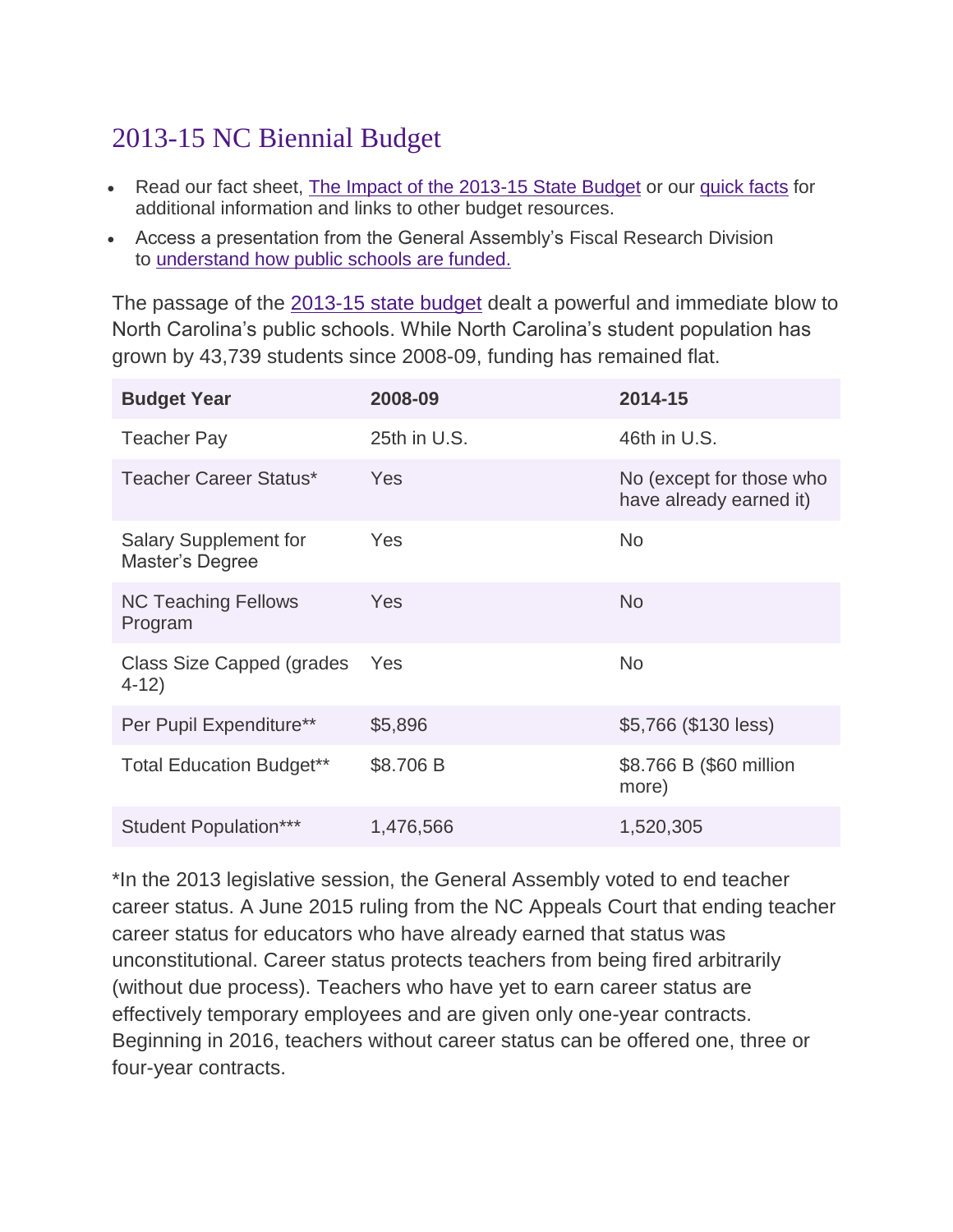\*\*According to the [NC Department of Public Instruction,](http://www.ncpublicschools.org/docs/fbs/budget/fundingchanges.pdf) "Total funding for public schools increased \$60,214,282 since FY 2008-09; but, **if you back out the funding added for benefit cost increases and salary adjustments, the funding available for classroom activities (textbooks, transportation, teacher assistants, teachers, etc.) has been reduced by over \$1 billion.**"

\*\*\*These figures represent ADM, or [average daily membership.](http://www.ncpublicschools.org/fbs/accounting/data/) In addition, the budget:

- Allocates \$275M in recurring funds for an a**verage 5.5% teacher pay raise**. In some cases, longevity pay, which rewarded teachers with 10+ years of service with a bonus was eliminated, and used to fund pay increases.
- **Caps annual teacher salaries at \$50,000.** A certified teacher with a bachelor's degree would earn \$50,000 at 25 years of service. The U.S. average public school teacher salary for 2012—13 was \$56,103.
- **Eliminated 5,184.5 teachers and 272 support personnel** (guidance counselors, psychologists, social workers, etc.) in 2013-14. Additional cuts are anticipated in 2014-15.
- Cuts **3,300 teacher assistant positions in 2014-15, in addition to the 3,850 positions cut last year.**

Another significant change in K-12 education funding was passed in the 2014 legislative session. Historically, school districts were provided with **"planning allotments"** at the beginning of the school year that accounted for a district's in average daily membership (ADM). A new budget provision eliminates these upfront dollars used to fund additional staff and other resources needed to accommodate student population growth. School districts that do not have a fund balance ("rainy day" account) will be forced to make cuts to their current operating budget to cover costs. Moreover, school districts will not know until the following fiscal year whether their enrollment growth will actually be funded. [Read more.](http://pulse.ncpolicywatch.org/2014/09/15/policy-change-means-funding-for-new-students-no-longer-a-guarantee-for-public-schools/)